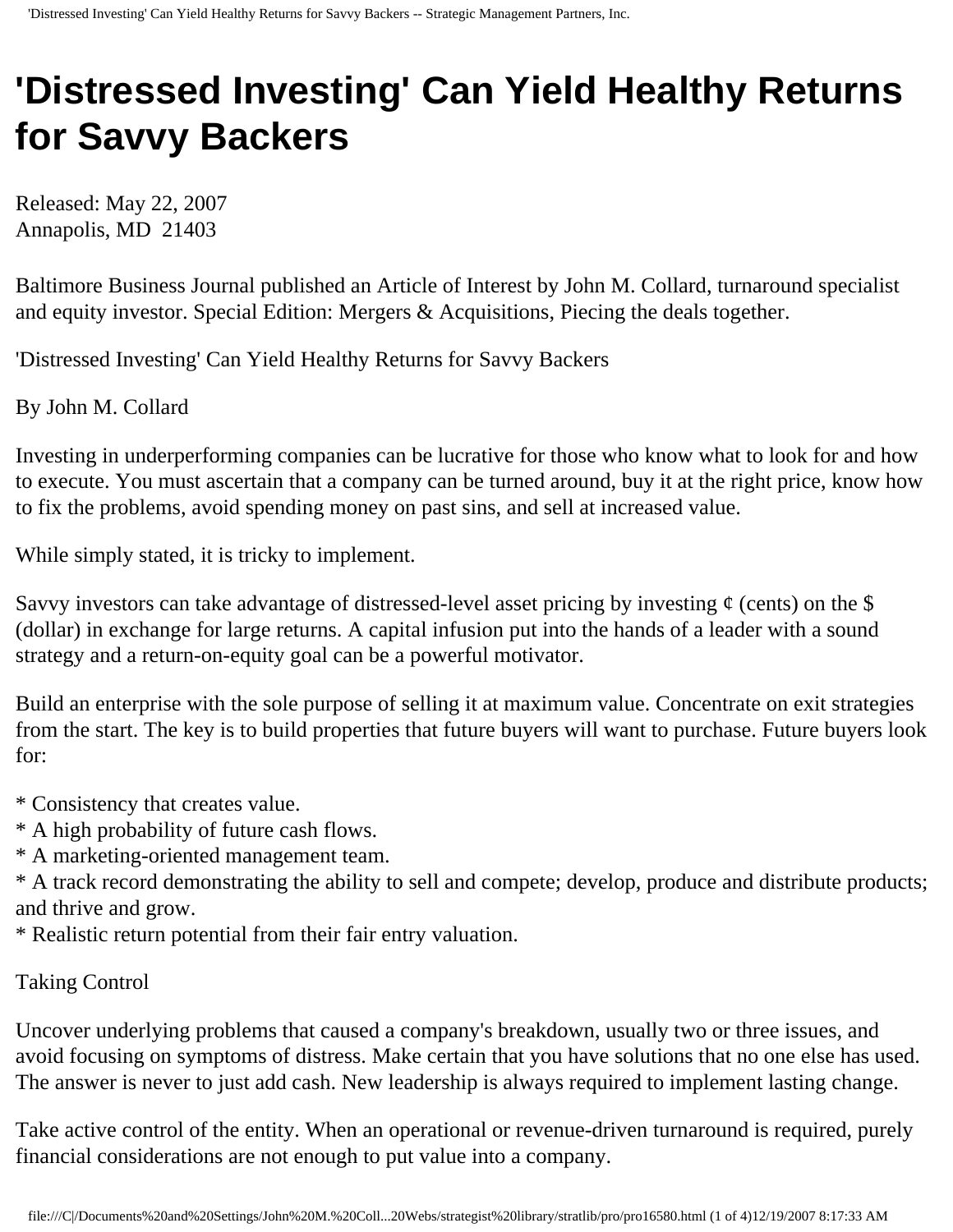While most investors have run financial institutions, few have run companies as well, and most are ill equipped to do so. Substantial value is derived from investors who also have senior operating leadership experience.

They can determine which strategy can affect revitalization, and why others didn't work in the past. Many private equity firms are adding operating executive talent to their ranks to compliment the skills of their managing partners.

## Follow The Leader

Corporate renewal is a process. It involves using a set of skills to rejuvenate a company to a state where it can be sold. Only then can an investor realize returns. The renewal process involves:

1. Providing Leadership -- Your advantage lies in bringing an objective focus, untarnished by the situation at hand. Move existing management out of the way. Because these executives guided the company during the mismanagement slide, why allow them to complicate the situation any further?

Bring in a CEO with transition experience in value-building situations. This leader must demonstrate expertise in managing crisis and rebuilding situations, shaping business strategy, developing management talent, and increasing sales and market share.

## Rebirth and Returns

Hold the CEO accountable for performance, timely results, and getting things moving. On the "volume in" side (revenue), look at where and how revenue is generated and maintain that flow. On the "volume out" side (production), get products or services out the door. How else can you bill for this work?

2. Setting Strategy -- In distressed investing, the goal is shorter-term, high multiple return commensurate with risk, while setting stage for ongoing longer-term returns for buyers who provide an exit. Implement long-term strategies that survive the exit.

3. Building A Quality Management Team -- Company value increases sharply when a strong, permanent, and credible management team, that can produce consistent sales, profits, and cash flow results is in place. Such a team establishes continuity in the organization to allow everyone to expect orderly change and new opportunities.

4. Acquiring New Business -- There are only two ways to increase sales: sell new products to existing customers or sell existing products to new customers. Clearly promote what your products and services can do for customers, differentiate them from those of the competition, and adapt to changing market conditions.

5. Establishing Sound Capital Structure -- Having a sound strategy in place, with a viable marketplace, efficient delivery and production vehicles, and a cohesive management team, will entice the investment community.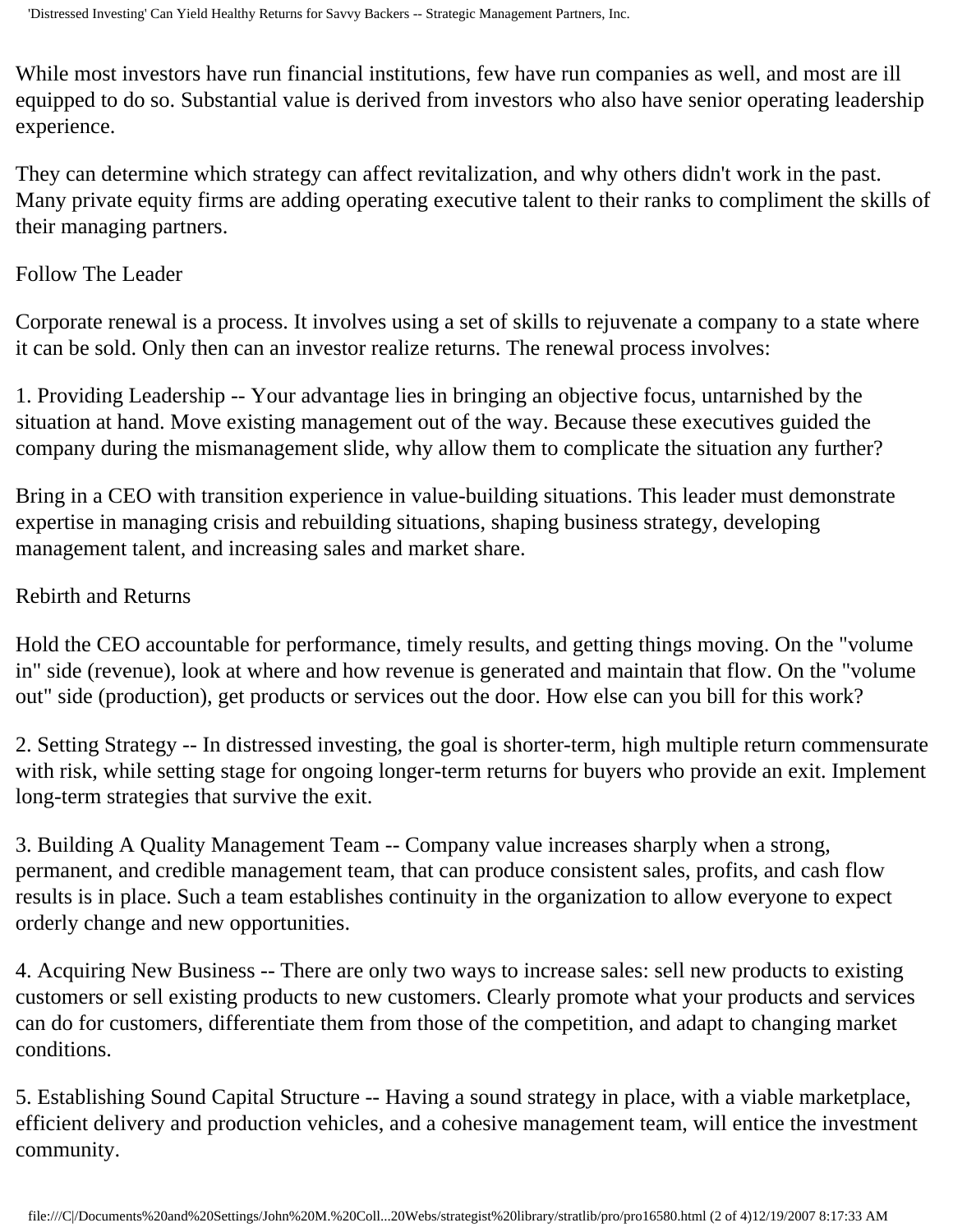6. Implementing Processes -- Systems and processes should be used to drive the business and control day-to-day environment, which allows management to address critical issues facing the company: controlling cash and costs, increasing sales, and enhancing value creation.

7. Nurturing Resources -- The key resource is a company's workforce. Establish an incentive structure that pays only when employees accomplish goals set in the long-term strategy, and don't subsidize poor performance.

An investor's goal is to achieve a return when a sale occurs. The greatest return is achieved when the turnaround is complete and the company is ready for the next tranche to fund growth. At that point, many new investor/buyers want to participate.

Remember:

Earnings and cash capacity + achieved X multiple on investment + demonstrated Improvements + functioning management Team in place  $=$  time to sell.

About the Author

John M. Collard, is Chairman of Annapolis, Maryland-based Strategic Management Partners, Inc. (410- 263-9100, www.StrategicMgtPartners.com ), a nationally recognized turnaround management firm specializing in interim executive leadership, asset recovery, and investing in underperforming companies. He is Past Chairman of the Turnaround Management Association, a Certified Turnaround Professional, and brings 35 years senior operating leadership, \$85M asset recovery, 40+ transactions worth \$780M+, and \$80M fund management expertise to run troubled companies, and advise company boards, litigators, institutional and private equity investors.

www.StrategicMgtPartners.com

John M. Collard (Strategist@aol.com) Chairman Strategic Management Partners, Inc. 522 Horn Point Drive Annapolis, MD 21403 Phone : 410-263-9100 Fax : 410-263-6094

[www.StrategicMgtPartners.com](http://www.strategicmgtpartners.com/)

More Information [Library: 'Distressed Investing' Can Yield Healthy Returns for Savvy Backers](http://members.aol.com/stratlib3/bbjmar07.html)

Courtesy FeaturesUSA.com